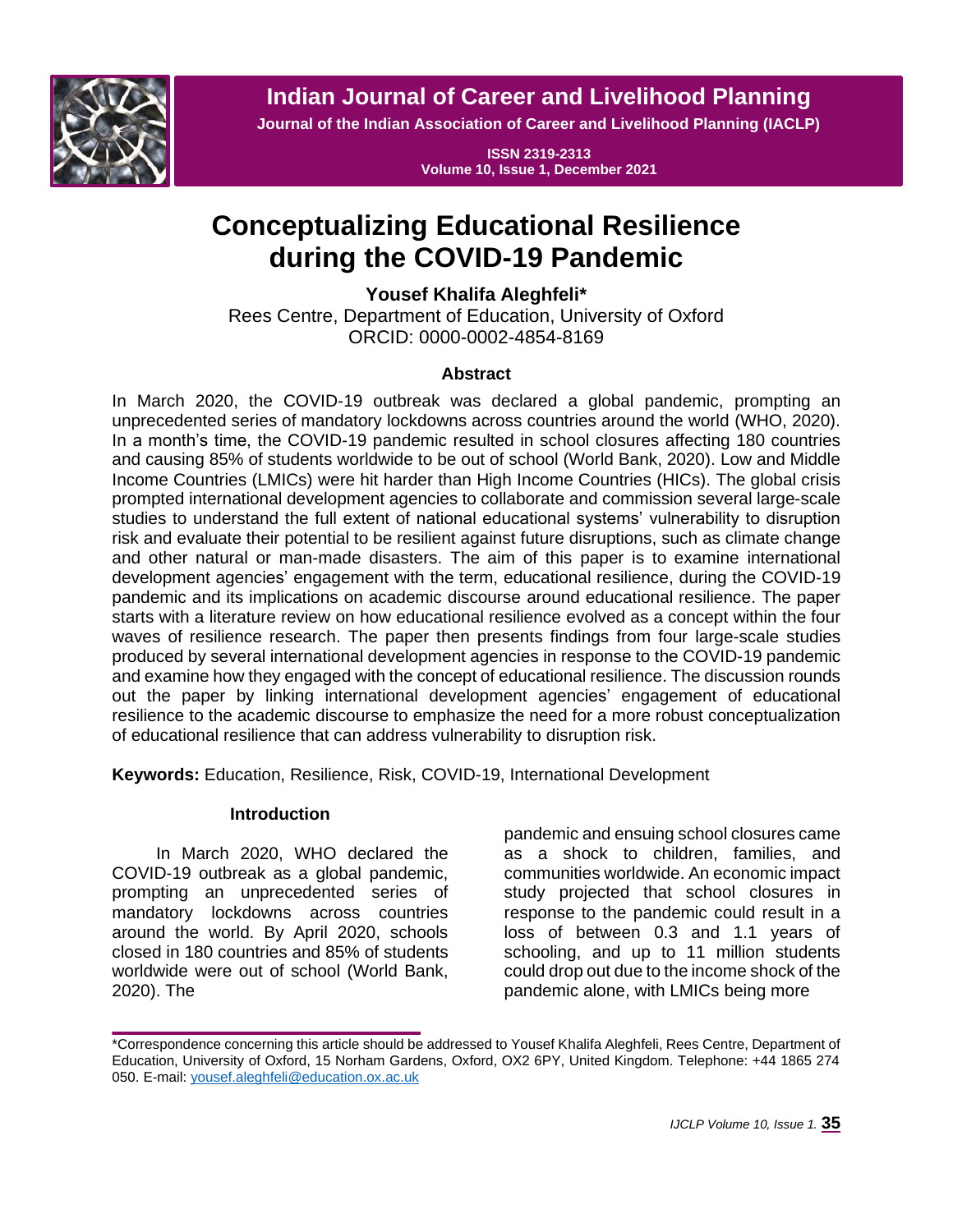likely to lose than HICs (Azevedo et al., 2021). This prompted international development agencies to determine the full extent of national educational systems' vulnerability to disruption risk and evaluate their ability to be resilient to future disruptions, such as climate change and other natural or man-made disasters. To accomplish the objective, international development agencies engaged with the oftdebated term, educational resilience, to determine educational systems ability to ensure learning continuity in future scenarios of mass school closures.

Whereas resilience as a whole is successful adaptation in the context of significant risk or adversity (Masten, 2014), educational resilience can be understood through the academic literature as being *both the exhibition of positive educational experiences and outcomes despite exposure to risk and the product of a multidimensional interaction between the child and their immediate environment* (Aleghfeli & Hunt, 2022). However, in the context of the COVID-19 pandemic, international development agencies engaged differently with the concept of educational resilience. This paper aims to juxtapose both approaches to conceptualizing educational resilience to explore the potential for more robust conceptualizations. In examining the findings, special focus is given to findings on LMICs.

# **Four Waves of Conceptualizing Educational Resilience**

Educational resilience has always been an evolving concept that can be explained within the context of the four waves of resilience research (Masten, 2007). The first wave of resilience research represents initial efforts to descriptively explain the resilience phenomenon and identify characteristics of child, family, relationships, or environment that functioned as resilience correlates. Although mainly health-focused and epidemiological, many first-wave resilience studies also incorporated the exploration of educational and school-based factors as outcomes and as risk and resilience correlates (Garmezy et al., 1984; Masten et al., 1990; Rutter, 1979, 1987; Werner & Smith, 1977, 1992). Risk correlates, or factors, are often subclassified as proximal, directly experienced by the child, or distal, arising from the child's environment or context (Luthar et al., 2006; Wright et al., 2013). Resilience correlates, or factors, are often subclassified as protective when it improves outcomes (e.g. health, educational, behavioral) in the context of a high probability of poor outcomes or promotive when it improves outcomes as all levels of probability of poor outcomes (Luthar et al., 2006; Sameroff, 2006). In a review of first-wave resilience literature, Masten (2014) presented a 'short list' of the most common resilience correlates that emerged from that wave, outlined in Table 1.

The second wave of resilience research represents the efforts to explain the long-term processes in which these risk and resilience factors moderate or mediate positive outcomes, thereby enabling resilience. This wave pushed resilience research from being cross-sectionally examined and descriptive of risk and resilience factors to being longitudinally examined and testing associations between different factors to identify mediators and moderators (Feinstein et al., 2008; Masten & Motti-Stefanidi, 2009). Mediation and moderation describe the nature of the effects of risk and resilience factors on educational and other child-level outcomes (Baron & Kenny, 1986). Mediation is when a risk or a resilience factor can have an effect and explain the relationship between an independent variable and a dependent variable, also called a main effect. Moderation is when a risk or a resilience factor can have an effect and explain the strength or the direction of the relationship between an independent variable and a dependent variable, also called an interaction effect.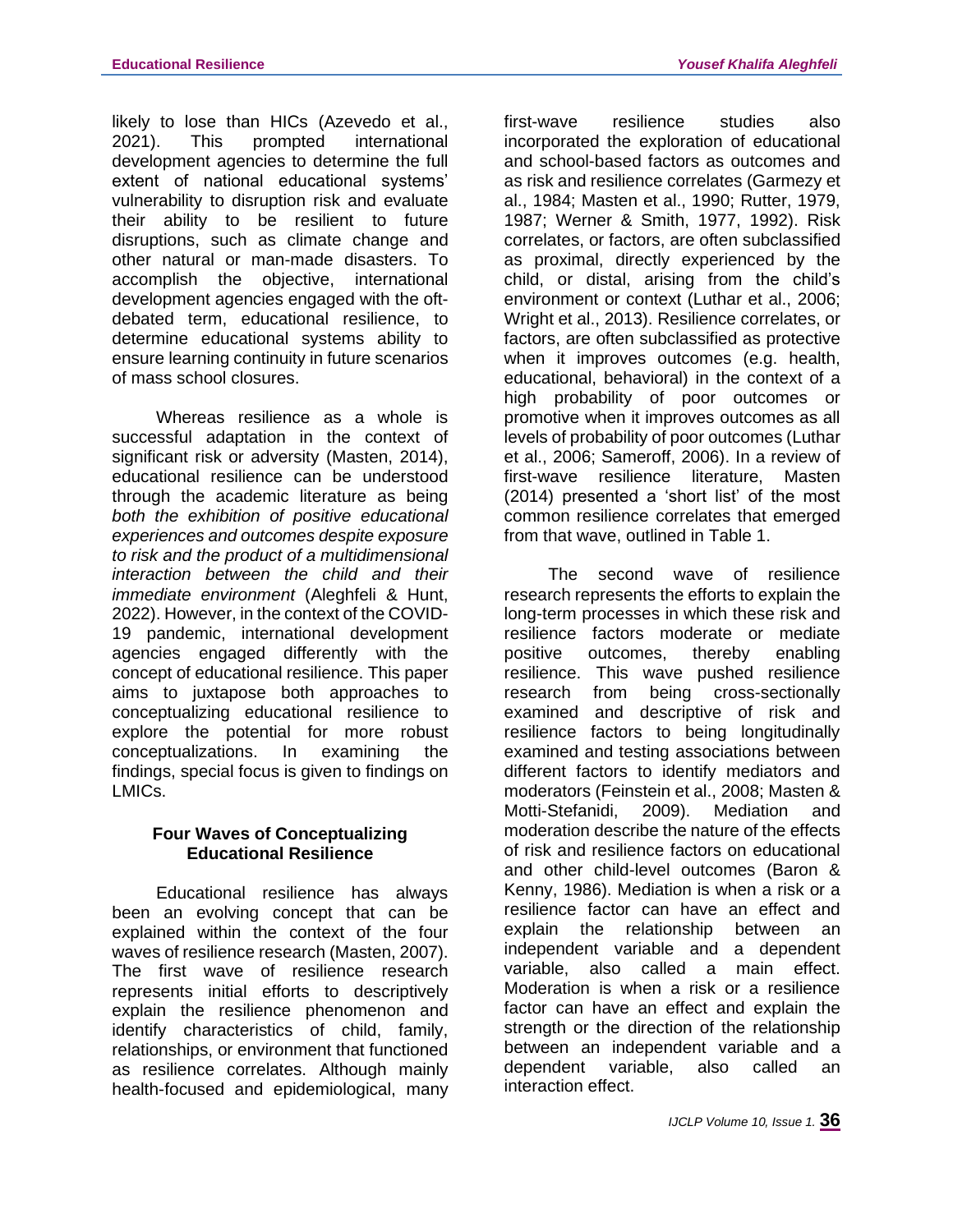| <b>Type</b>            |                | Correlates                                                  |
|------------------------|----------------|-------------------------------------------------------------|
|                        | child-specific | Problem-solving and executive function skills               |
|                        |                | Emotional self-regulation and self-control skills           |
| Internal<br>correlates |                | Self-efficacy and positive beliefs about self               |
|                        |                | Meaning making or beliefs that life has meaning             |
|                        |                | Other related aspects, i.e. humor, faith, hope and optimism |
|                        |                | Capable caregiving and parenting                            |
| External               | environmental  | Connections to other competent and caring adults            |
| correlates             |                | Effective schools                                           |
|                        |                | Connections with well-functioning communities               |

The third wave of resilience research represents the growing interest to test resilience ideas through educational and school-based intervention designs and translate resilience research findings into educational and social policy and practice. This wave is heavily characterized by educationalists and education researchers contributing to the resilience literature. Through the utility of experimental designs, such as randomized control trials of schoolbased interventions, third-wave resilience studies offered new evidence on the mediating and moderating role of resilience correlates in enabling resilience processes (Cicchetti et al., 2000; Luthar & Cicchetti, 2000; Wang & Gordon, 1994). It was in this wave where the often-cited definition of educational resilience was coined, *"Educational resilience is the heightened likelihood of success in school and other life accomplishments despite environmental adversities brought about by early traits, conditions, and experiences"* (Wang, Haertel, & Walberg, 1994, pp. 46).

The fourth wave of resilience research represents a more critical approach where resilience processes are understood through multiple levels of analysis, and where a wider understanding of contextual and cultural factors is sought. Inspired by previous socioecological systems research (Bronfenbrenner, 1977, 1986), fourth-wave resilience studies sought to engage with a socio-ecological understanding of resilience processes, where the child is placed within microsystemic (complex relationships and physical settings experienced by the child, e.g., family, school, friends), mesosystemic (interrelations between the microsystems, e.g., between family and school), exosystemic (social structures that do not contain but may directly influence the child), macrosystemic (cultural norms, values, and ideologies that shape and influence the system around the child), and chronosystemic (change in place, space, and time) contexts (Feinstein et al., 2021; Hart et al., 2016; Ungar, 2004, 2008). Figure 1 illustrates the socio-ecological system of the child (Bronfenbrenner, 1977, 1986).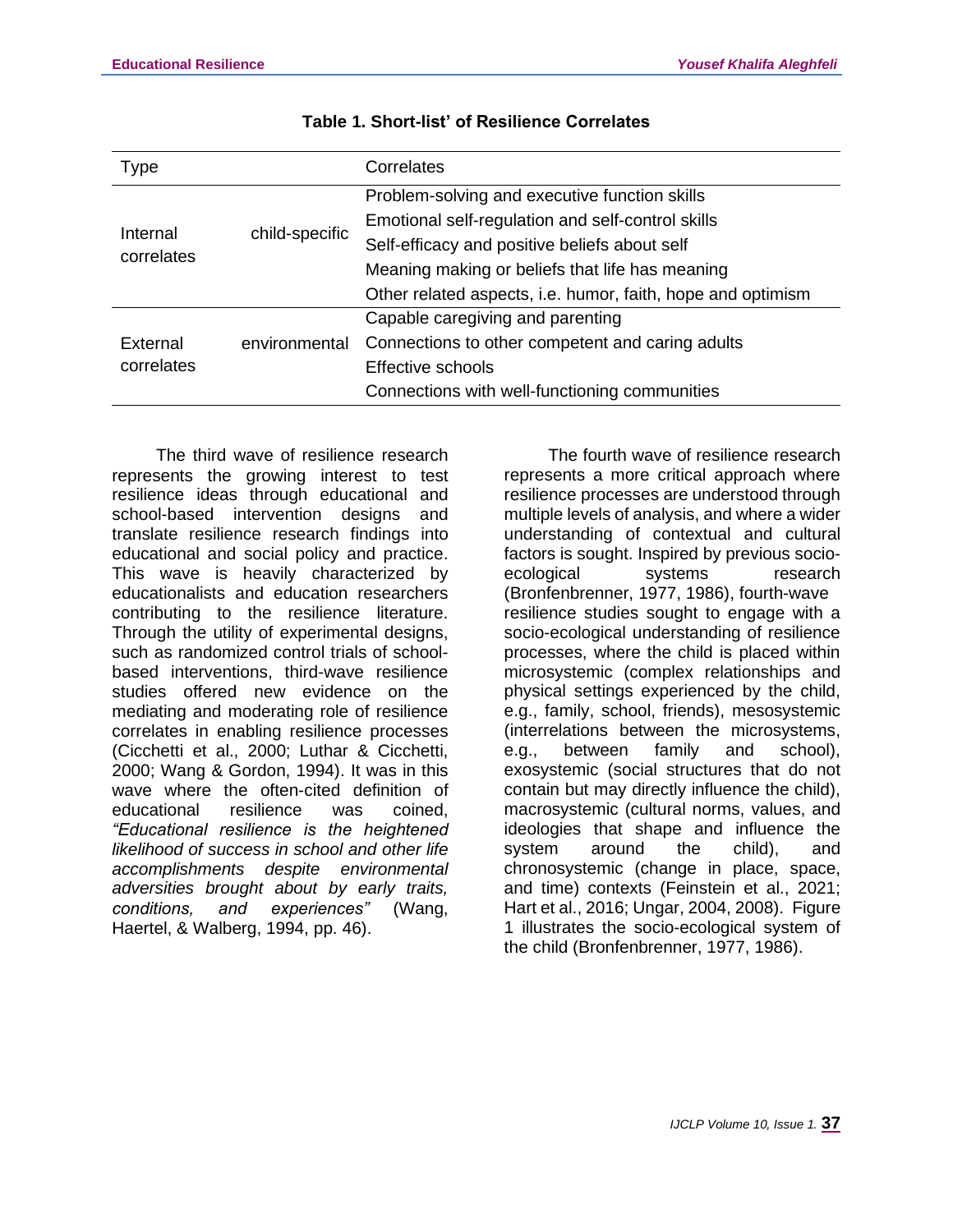



## **Epistemic Traditions in Resilience Research**

Several epistemic traditions become visible after examining the literature. The first is the *post-positivistic* viewpoint, where objective knowledge of educational resilience can be obtained through careful, systematic and scientific procedures, but this objective knowledge can only be approximate due to the constant presence of measurement error (Taber, 2013). Rutter (2012) exemplifies this approach, where he defines resilience as:

Reduced vulnerability to environmental risk experiences, the overcoming of a stress or adversity, or a relatively good outcome despite risk experiences … it is an interactive concept in which the presence of resilience has to be inferred from individual variations in outcome

among individuals who have experienced significant major stress or adversity (p. 336).

Rutter (2006, 2012) states that, since resilience is not a trait of the child, research needs to focus on the processes underlying individual differences in response to exposure to risk (Steeling or Strengthening Effects), to adopt a life-span trajectory approach that can investigate later turning point effects (Life Course Effects), and to combine psychosocial and biological research approaches to understand the combined effect of genetic and environmental factors (Gene x Environment Interaction Effects). Accordingly, a postpositivistic viewpoint of educational resilience would study individual variations in student outcomes in response to risk, investigate effects of turning points in a student's school life, and examine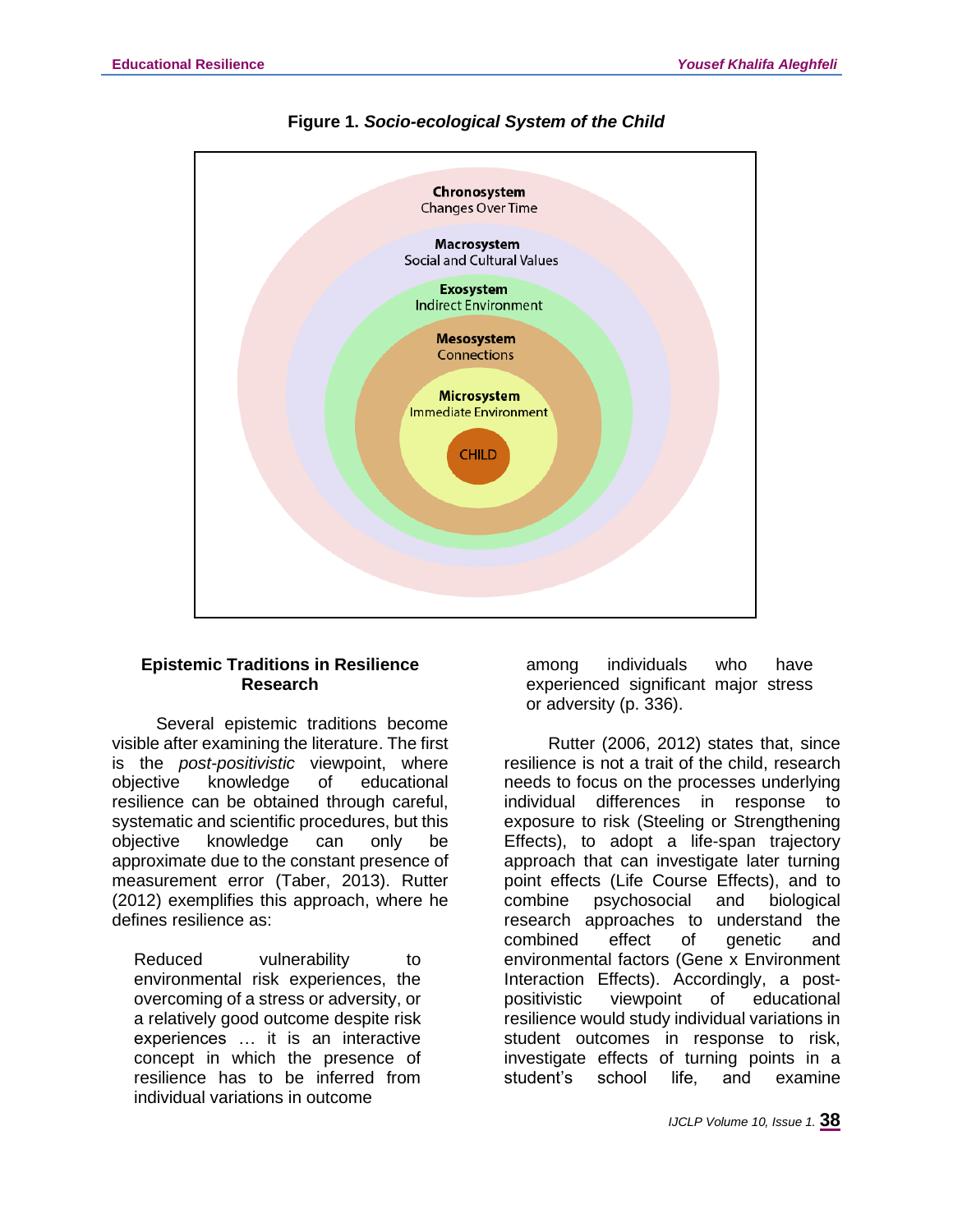interactions between internal and external factors.

The second is the *constructionist* viewpoint, which prioritizes social interaction (e.g., between children, families, schools, communities) in the construction of educational resilience (Taber, 2013). This viewpoint is inspired by previous sociocultural theories of development (Vygotsky, 1967, 1978). Ungar (2008) exemplifies this approach, where he defines resilience as:

In the context of exposure to significant adversity, resilience is both the capacity of individuals to navigate their way to the psychological, social, cultural, and physical resources that sustain their well-being, and their capacity individually and collectively to negotiate for these resources to be provided in culturally meaningful ways (p. 225).

Ungar (2004) noted that children's own perspective on their culturally embedded pathways to resilience are often silent in resilience research, and that resilience research often emphasizes western-focused outcomes and factors typical of western populations and their definitions of resilience. As such, it is important to incorporate qualitative and cross-cultural approaches to better study the personal agency of the student to seek support and the availability of support sought (Navigation), and the provision of health resources in ways that are meaningful to the child (Negotiation) (Ungar, 2008). Accordingly, a constructionist viewpoint of educational resilience would study the both the process of the student navigating towards educational resources, and the capacity of the student to negotiate for these educational resources on their own terms.

The final viewpoint is the *pragmatist* viewpoint, which believes that resilience is a useful framework for social policy and intervention design. This viewpoint is best exemplified by Luthar and Cicchetti (2000)

who proposed several quiding principles to translate resilience research into social policy and practice. Intervention designs must be anchored in sound theoretical framing that recognizes the mutual, interactive and transactional influences between children and their environment and context. Interventions must have a strong basis in theory and research on child participants and their environment and context. Interventions must be designed not only to reduce negative outcomes or risk factors, but also the promotion of dimensions of positive adaptation or competence and capitalizing on specific resources within target populations. Interventions should target salient risk and resilience processes operating across multiple levels of influence. Interventions must have a strong child development focus, while ensuring contextual relevance of intervention aims and strategies. Although it may be perceived that these viewpoints are different from each other, in fact, they can be complimentary. More than one tradition can be incorporated into the same project, whether it is in research, policy, or practice.

# **Educational Resilience and COVID-19**

In 2015, United Nations' General Assembly (UNGA) adopted the Sendai Framework for Disaster Risk Reduction (2015-2030) with the goal of setting common standards to reduce global vulnerabilities to disaster risk and climate change. In particular, one of the goals of the Sendai framework is "…investing in the economic, social, health, cultural and educational resilience of persons, communities and countries and in the environment" (UNGA, 2015, p. 6). The COVID-19 pandemic prompted international development agencies to collaborate and commission several large-scale studies to understand the full extent of national educational systems' vulnerability to disruption risk and evaluate their ability to be resilient to future disruptions, such as climate change and other natural or man-made disasters. Given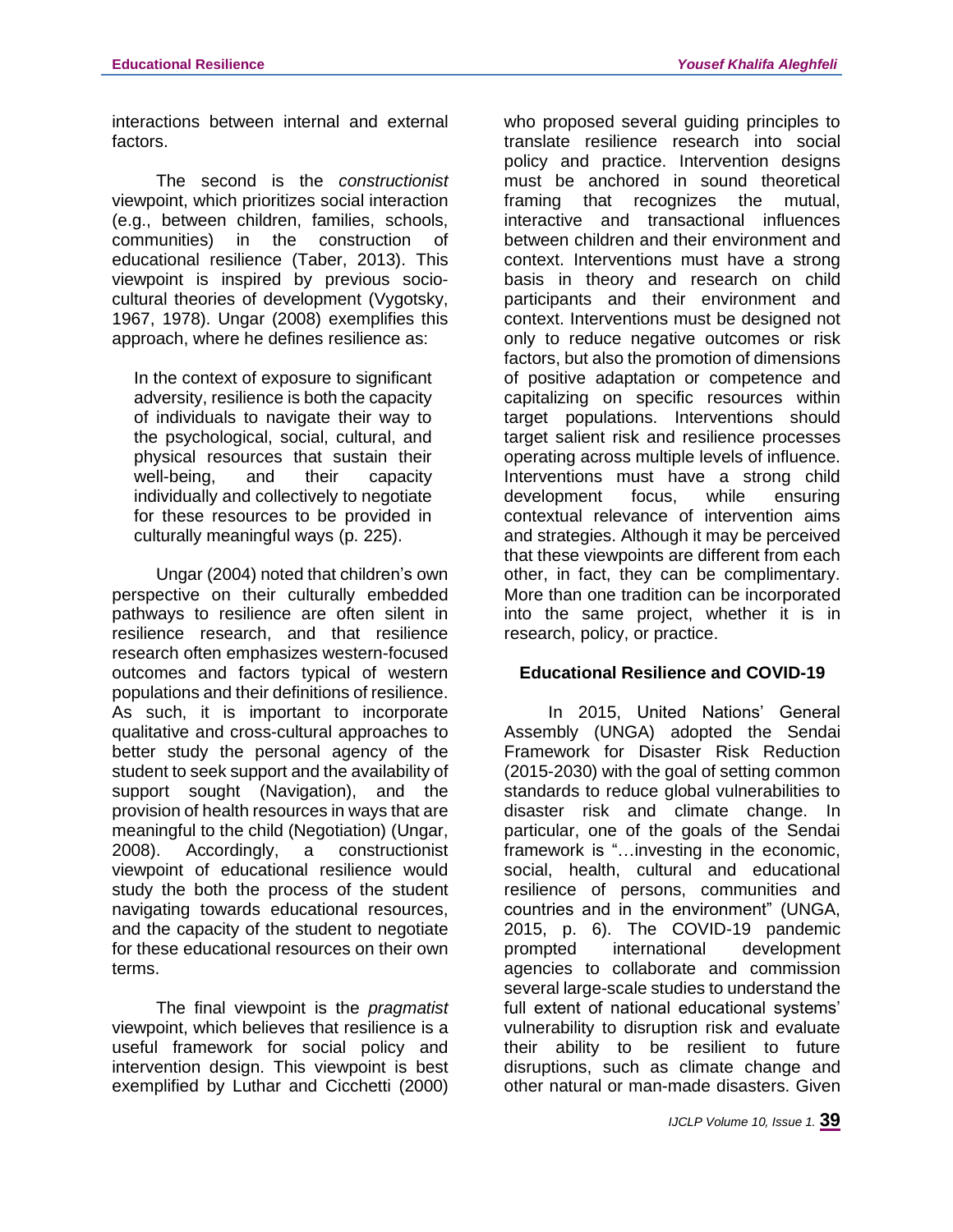the COVID-19 pandemic and in line with the Sendai Framework, international development agencies began to engage with

educational resilience as a concept. Table 2 lists the conceptualizations by international agencies.

# **Table 2. Conceptualizations of Educational Resilience in COVID-19 Studies by International Agencies**

| <b>Reports</b>                                               | <b>Conceptualizations of Educational Resilience</b>                                                                                                                                                                                                                                                 |
|--------------------------------------------------------------|-----------------------------------------------------------------------------------------------------------------------------------------------------------------------------------------------------------------------------------------------------------------------------------------------------|
| ILO et al., 2020                                             | Educational resilience is the ability of TVET providers in a country to<br>ensure TVET provision and skills development continuity during the<br>COVID-19 pandemic and other future disruptions                                                                                                     |
| <b>UNESCOa</b><br>al.,<br>et<br>2020; UNESCO et al.,<br>2021 | Educational resilience is the ability of national education systems to<br>adapt to fluid environments such as localized and widespread school<br>closures due the COVID-19 pandemic and future disruptions                                                                                          |
| <b>UNICEF, 2021</b>                                          | Educational resilience is the ability of national education systems to<br>ensure equitable learning continuity through remote channels at times<br>when environmental factors and disaster risks, such as the COVID-19<br>pandemic, substantially affect the ability to deliver in-person education |
| <b>UNESCO, 2021</b>                                          | Educational resilience must center gender-responsiveness, whereby<br>national education systems are able to address barriers and<br>bottlenecks to girls' education during school closures resulting from<br>future disruptions                                                                     |

In May 2020, ILO, UNESCO, and World Bank released findings of a largescale survey on Technical and Vocational Education and Training (TVET) and skills development during the pandemic (ILO et al., 2020). The survey collected responses from 1,349 individual respondents in 126 countries on TVET provision. The findings conceptualized educational resilience as the ability to ensure TVET provision and skills development continuity during the COVID-19 pandemic and other future disruptions. However, the report found that most systems reported that they did not have the distance learning infrastructure necessary for continued operation during the pandemic. This resulted in most respondents witnessing a lack of motivation from the students and

teachers, and postponement of most practical training modules, exams, and assessments. These findings were especially pronounced in LMICs, where a higher proportion of respondents reported full closure of technical and vocational education colleges and training centers, as opposed to partial closures, which were more common in HICs.

In October 2020 and June 2021, UNESCO, UNICEF, World Bank, and OECD released two reports of the large-scale Survey on National Education Responses to COVID-19 School Closures (UNESCOa et al., 2020; UNESCO et al., 2021). The survey collected responses from national ministries of countries on their responses to mass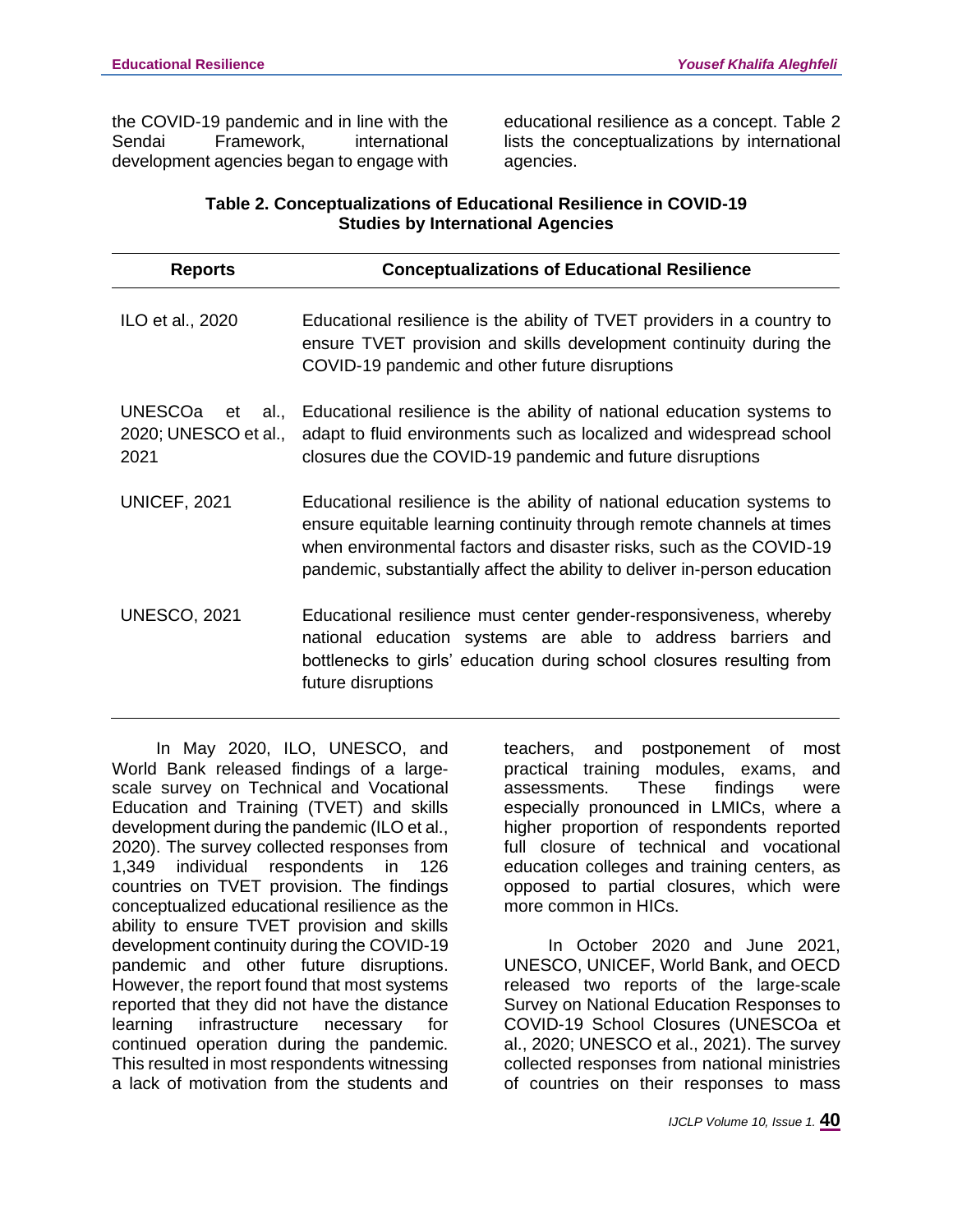school closures from pre-primary to upper secondary levels. The two reports conceptualized educational resilience as the ability of national PK-12 education systems to adapt to fluid environments such as localized and widespread school closures due the COVID-19 pandemic and future disruptions. The first report, which captured responses for two iterations of the survey covering 118 and 149 countries in each iteration, found that most LMICs used broadcast media (e.g., television, radio) and take-home learning materials to provide remote learning (UNESCOa et al., 2020). The second report, which captured responses for a third iteration of the survey covering 134 countries, found that, in LMICs, PK-12 schools were closed for an average of 115 instruction days, most primary school children were often not reached by broadcast media, and additional support was often needed to implement complex and resourceintensive safety measures to reopen (UNESCO et al., 2021).

In October 2021, UNICEF released a findings report of the Remote Learning Readiness Index, a new composite indicator developed with the stated aim of giving a country-level assessment of educational resilience in relation to crises and measuring their readiness to deliver remote learning in response to school closures or disruption of in-person learning (UNICEF, 2021). The index is composed of three domains: households, the national government's policy response capacity, and the emergency preparedness of the national education sector. The report conceptualized educational resilience as the ability of national education systems to ensure equitable learning continuity through remote channels at times when environmental factors and disaster risks, such as the COVID-19 pandemic, substantially affect the ability to deliver in-person education. The report found that 31 out of the 67 country educational systems assessed have belowaverage remote learning readiness, all of whom are LMICs, impacting more than 200

million students residing in those countries. The vulnerability to disruption risk is even greater at the pre-primary level, with 33 educational systems having below-average remote learning readiness. Vulnerability to disruption risk is also amplified by the combined effect of long school closures and low remote learning readiness on children.

In October 2021, UNESCO, in partnership with Global Partnership for Education (GPE), released findings of a global multi-stage study of the Gendered Impacts of COVID-19 Closures, to uncover the gender dimensions of school closures and how girls and boys were impacted differently (UNESCO, 2021). The study captured findings from a systematic literature and database review, an online survey with 55 respondents representing organizations in 25 countries, 24 of whom are LMICs, key informant interviews with 22 gender and education experts, and in-depth mixedmethods case studies conducted in five LMICs. The report believes that educational resilience must center genderresponsiveness, whereby national education systems are able to address barriers and bottlenecks to girls' education during school closures resulting from future disruptions (UNESCOb et al., 2020). The report presents several key findings related to LMICs (UNESCO, 2021). Girls' participation in learning remotely is often limited by expectations of domestic responsibilities at home, while boys' participation is often limited by expectations of them to earn an income. Adolescent girls were often less likely than adolescent boys to have used the internet or owned a mobile phone, both of which are key for remote learning. Girls reported more stress, anxiety, and depression than boys in 15 countries, LGBTQI+ learners reported higher levels of isolation and anxiety, and boys in crisisaffected contexts reported increased crime and violence.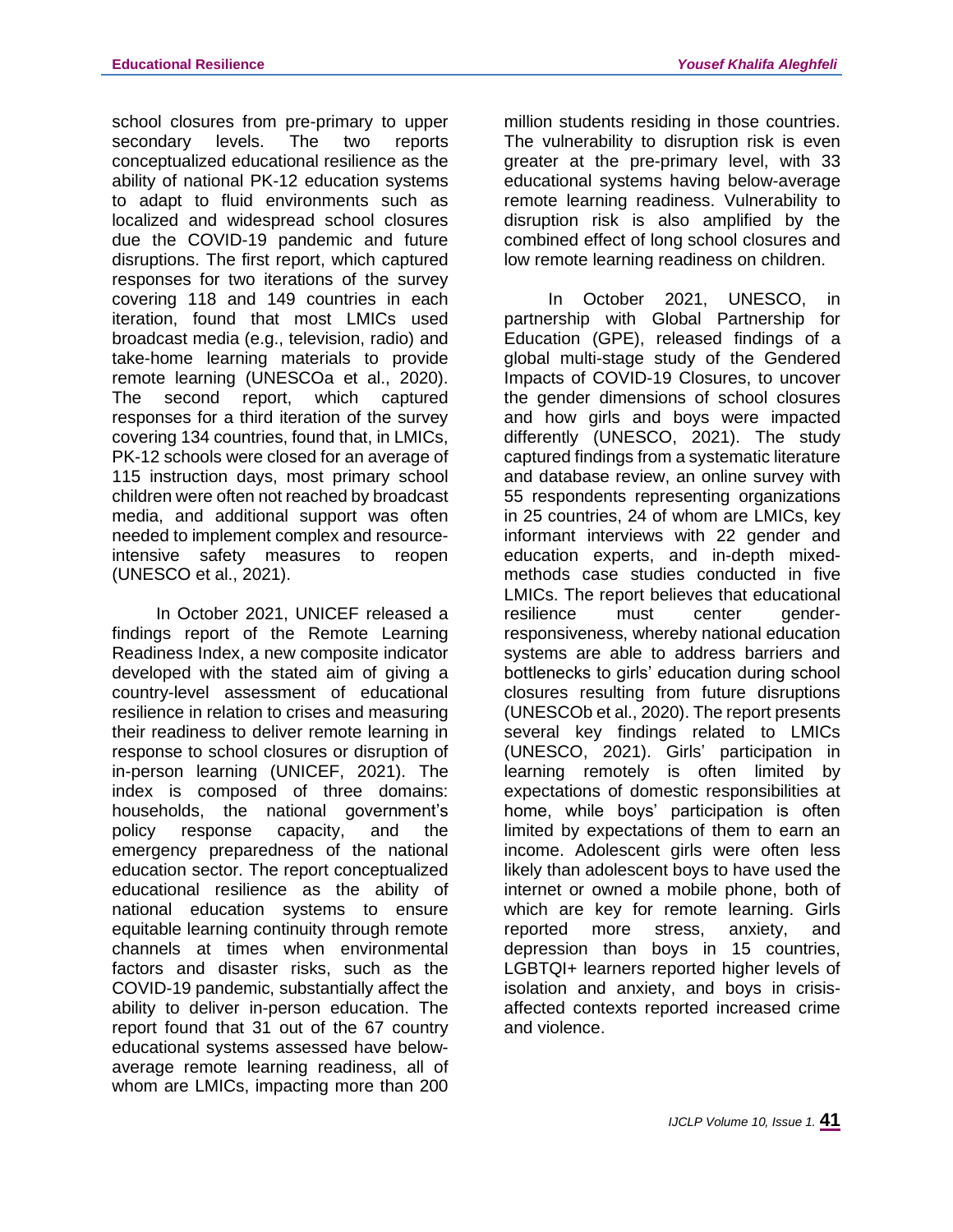## **The Need for A Robust Discourse on Educational Resilience**

On one hand, after four waves of resilience research, academic consensus reached a definition of educational resilience as being *both the exhibition of positive educational experiences and outcomes despite exposure to risk and the product of a multidimensional interaction between the child and their immediate environment* (Aleghfeli & Hunt, 2022). On the other hand, in response to the COVID-19 pandemic, international development sought conceptualizations of educational resilience that helped in understanding the full extent of national educational systems' vulnerability to disruption risk and evaluate their ability to be resilient to future disruptions, such as climate change and other natural or man-made disasters. When comparing the two, differences in priorities can be noted. The academic consensus on educational resilience prioritizes systems proximal to the child: the microsystem and the mesosystem. In contrast, international development agencies conceptualization of educational resilience prioritizes systems distal to the child: the exosystem and the macrosystem.

Such divergence in conceptualizing educational resilience between research and practice is likely to continue in the face of changing global circumstances. As vulnerability to disruption risk increases, the burden on the child's exosystem and macrosystem becomes greater, in turn, affecting the child's microsystem and mesosystem. For example, at the start of 2022, UNESCO, International Association for the Evaluation of Educational Achievement (IEA), and the European Commission intend to publicly release the Responses to Educational Disruption Survey database, the first-ever internationally comparable data on the impact of the COVID-19 pandemic on secondary education, with the aim of showcasing 'educational resilience and transformation' internationally (IEA, 2022). As such, academic discourse must continue to engage with practice, and vice-versa, to ensure a more robust conceptualization of educational resilience in the face of changing global circumstances. Moreover, future research on educational resilience is needed in LMICs to ensure that any conceptualization of educational resilience is contextually relevant to children crossculturally.

### **About the author**

**Yousef Khalifa Aleghfeli** is a DPhil candidate at the Rees Centre, part of the Department of Education at the University of Oxford. Their work focuses on conceptualizations of Educational Resilience and its applications on LMIC contexts, with a special focus on refugee and migrant children and youth.

### **References**

Aleghfeli, Y. K., & Hunt, L. (2022). Education of unaccompanied refugee minors in high-income countries: Risk and resilience factors. *Educational Research Review*, 100433. https://doi.org/10.1016/j.edurev.2022.100433

Azevedo, J. P., Hasan, A., Goldemberg, D., Geven, K., & Iqbal, S. A. (2021). Simulating the Potential Impacts of COVID-19 School Closures on Schooling and Learning Outcomes: A Set of Global Estimates. *The World Bank Research Observer, 36*(1), 1–40. https://doi.org/10.1093/wbro/lkab003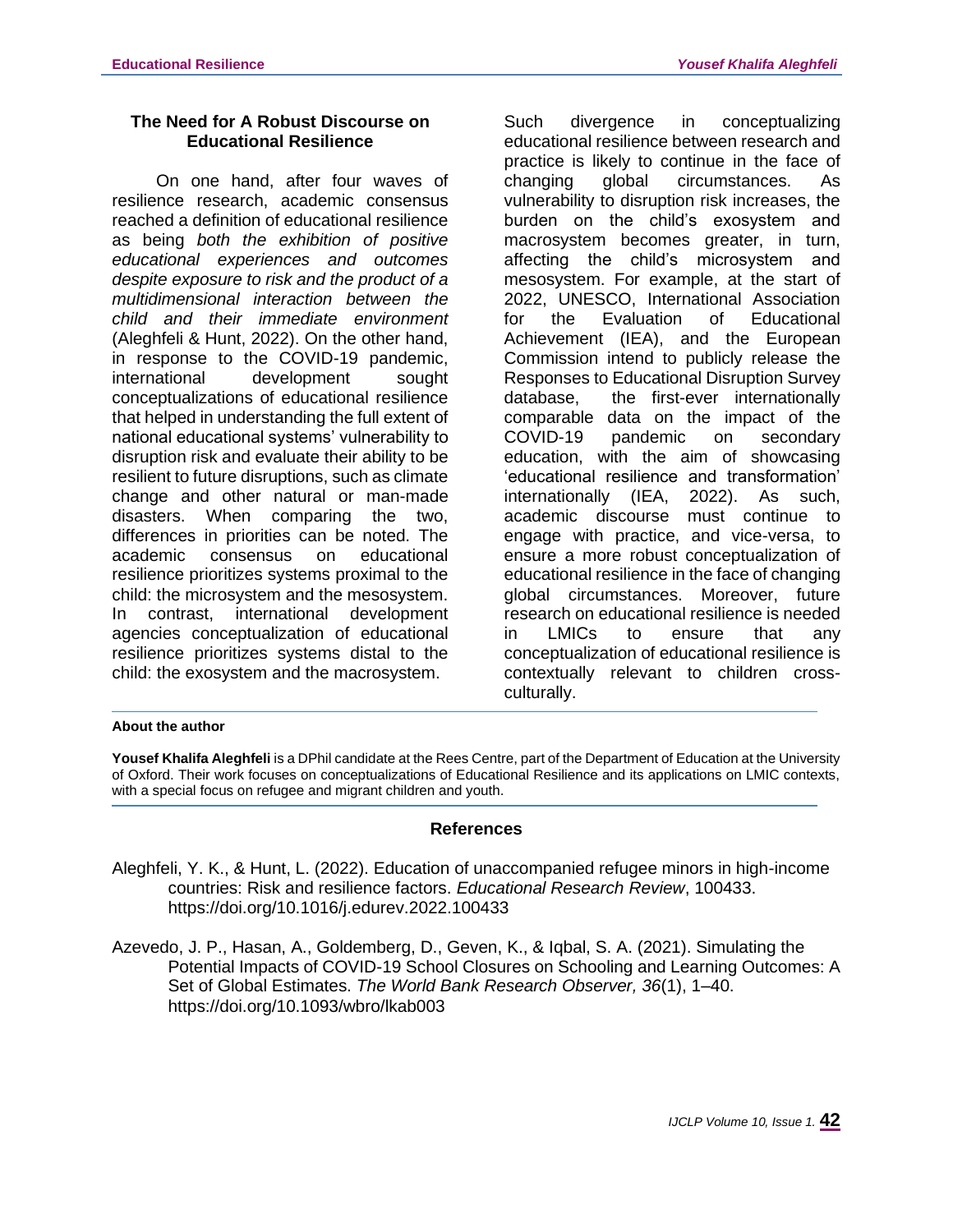- Baron, R. M., & Kenny, D. A. (1986). The Moderator-Mediator Variable Distinction in Social Psychological Research. Conceptual, Strategic, and Statistical Considerations. *Journal of Personality and Social Psychology, 51*(6), 1173–1182. https://doi.org/10.1037/0022- 3514.51.6.1173
- Bronfenbrenner, U. (1977). Toward an experimental ecology of human development. *American Psychologist, 32*(7), 513–531. https://doi.org/10.1037/0003-066x.32.7.513
- Bronfenbrenner, U. (1986). Ecology of the family as a context for human development: Research perspectives. *Developmental Psychology, 22*(6), 723–742. https://doi.org/10.1037/0012-1649.22.6.723
- Cicchetti, D., Rappaport, J., Sandler, I., & Weissberg, R. P. (Eds.). (2000). *The promotion of wellness in children and adolescents*. Child Welfare League of America.
- Feinstein, L., Aleghfeli, Y. K., Buckley, C., Gilhooly, R., & Kohli, R. K. S. (2021). Conceptualising and measuring levels of risk by immigration status for children in the UK. *Contemporary Social Science, 16*(5), 538–555. https://doi.org/10.1080/21582041.2021.2007279
- Feinstein, L., Duckworth, K., & Sabates, R. (2008). *Education and the Family: Passing Success Across the Generations*. Routledge.
- Garmezy, N., Masten, A. S., & Tellegen, A. (1984). The Study of Stress and Competence in Children: A Building Block for Developmental Psychopathology. *Child Development, 55*(1), 97–111. https://doi.org/10.2307/1129837
- Hart, A., Gagnon, E., Eryigit-Madzwamuse, S., Cameron, J., Aranda, K., Rathbone, A., & Heaver, B. (2016). Uniting Resilience Research and Practice with an Inequalities Approach. *SAGE Open, 6*(4). https://doi.org/10.1177/2158244016682477
- International Association for the Evaluation of Educational Achievement. (2022). *Responses to Educational Disruption Survey (REDS)*. https://www.iea.nl/studies/iea/REDS
- International Labour Organization, United Nations Educational Scientific and Cultural Organization, & World Bank. (2020). *ILO-UNESCO-WBG Joint survey on technical and vocational education and training (TVET) and skills development during the time of COVID-19*. https://labordoc.ilo.org/permalink/41ILO\_INST/j3q9on/alma995088492902676
- Luthar, S. S., & Cicchetti, D. (2000). The construct of resilience: Implications for interventions and social policies. *Development and Psychopathology, 12*(4), 857–885. https://doi.org/10.1017/S0954579400004156
- Luthar, S. S., Sawyer, J. A., & Brown, P. J. (2006). Conceptual issues in studies of resilience: Past, present, and future research. *Annals of the New York Academy of Sciences, 1094,* 105–115. https://doi.org/10.1196/annals.1376.009
- Masten, A. S. (2007). Resilience in developing systems: Progress and promise as the fourth wave rises. *Development and Psychopathology, 19*(1), 921–930. https://doi.org/10.1017/S0954579407000442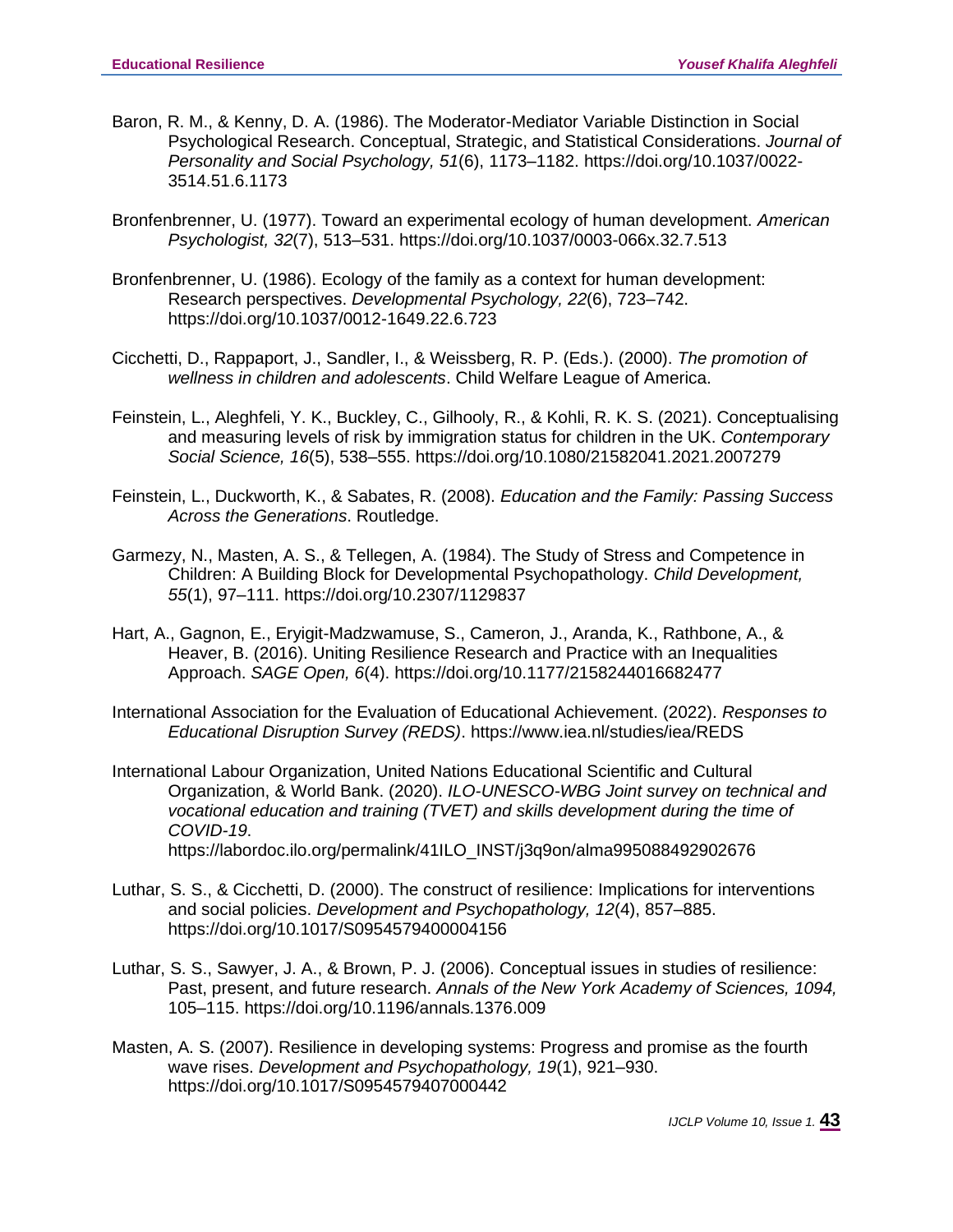Masten, A. S. (2014). *Ordinary magic: Resilience in development*. The Guilford Press.

- Masten, A. S., Best, K. M., & Garmezy, N. (1990). Resilience and development: Contributions from the study of children who overcome adversity. *Development and Psychopathology, 2*(4), 425–444. https://doi.org/10.1017/S0954579400005812
- Masten, A. S., & Motti-Stefanidi, F. (2009). Understanding and promoting resilience in children: Promotive and protective processes in schools. In T. B. Gutkin & C. R. Reynolds (Eds.), *The handbook of school psychology* (4th ed., pp. 721–738). Wiley.
- Rutter, M. (1979). Protective factors in children's responses to stress and disadvantage. In M. W. Kent & J. E. Rolf (Eds.), *Social Competence in Children - Primary Prevention of Psychopathology* (Vol. 3, pp. 49–74). Blackwells.
- Rutter, M. (1987). Psychosocial resilience and protective mechanisms. *American Journal of Orthopsychiatry, 57*(3), 316–331. https://doi.org/10.1111/j.1939-0025.1987.tb03541.x
- Rutter, M. (2006). Implications of Resilience Concepts for Scientific Understanding. *Annals of the New York Academy of Sciences, 1094*(1), 1–12. https://doi.org/10.1196/annals.1376.002
- Rutter, M. (2012). Resilience as a dynamic concept. *Development and Psychopathology, 24*(2), 335–344. https://doi.org/10.1017/S0954579412000028
- Sameroff, A. J. (2006). Identifying Risk and Protective Factors for Healthy Child Development. In A. Clarke-Stewart & J. Dunn (Eds.), *Families count: Effects on child and adolescent development* (pp. 53–76). Cambridge University Press. https://doi.org/10.1017/CBO9780511616259.004
- Taber, K. S. (2013). *Classroom-based Research and Evidence-based Practice: An Introduction*. SAGE.
- Ungar, M. (2004). A Constructionist Discourse on Resilience: Multiple Contexts, Multiple Realities among At-Risk Children and Youth. *Youth & Society, 35*(3), 341–365. https://doi.org/10.1177/0044118X03257030
- Ungar, M. (2008). Resilience across cultures. *British Journal of Social Work, 38*(2), 218–235. https://doi.org/10.1093/bjsw/bcl343
- United Nations Children's Fund. (2021). *Ensuring equal access to education in future crises: Findings of the new Remote Learning Readiness Index*. https://data.unicef.org/resources/remote-learning-readiness-index/
- United Nations Educational Scientific and Cultural Organization. (2021). *When schools shut: gendered impacts of COVID-19 school closures*.
- United Nations Educational Scientific and Cultural Organization, United Nations Children's Fund, Plan International, United Nations Girls' Education Initiative, & Malala Fund. (2020). *Building Back Equal: Girls Back to School Guide*.